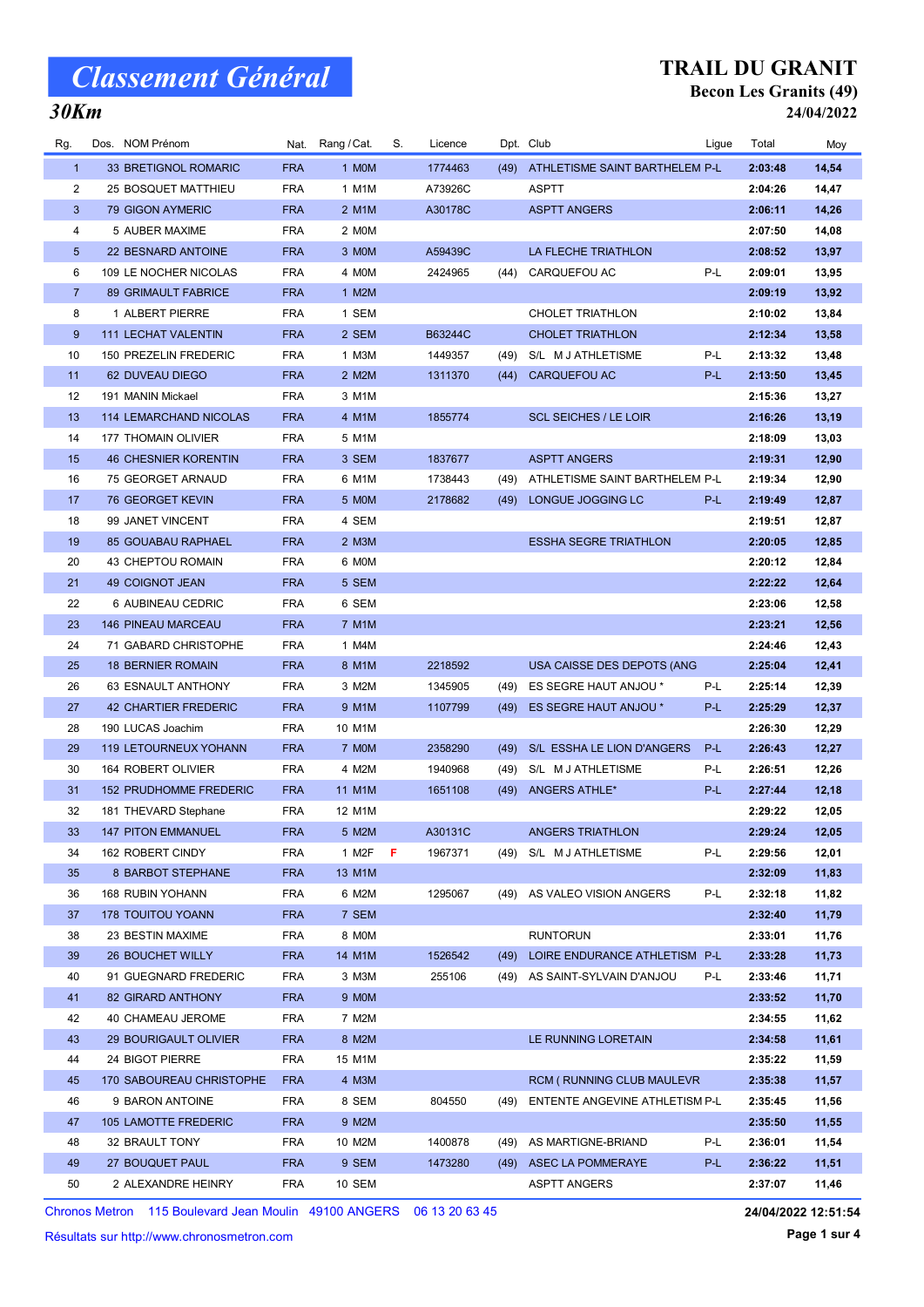## 30Km

#### TRAIL DU GRANIT Becon Les Granits (49) 24/04/2022

| Rg. | Dos. NOM Prénom                 |            | Nat. Rang / Cat.   | S. | Licence |      | Dpt. Club                      | Ligue | Total   | Moy   |
|-----|---------------------------------|------------|--------------------|----|---------|------|--------------------------------|-------|---------|-------|
| 51  | 84 GORRIA BENOIT                | <b>FRA</b> | 11 M2M             |    |         |      |                                |       | 2:37:27 | 11,43 |
| 52  | 34 BRIELLES JEROME              | <b>FRA</b> | 12 M2M             |    | 1970158 | (49) | S/L M J ATHLETISME             | P-L   | 2:37:28 | 11,43 |
| 53  | 140 NEVEU JEROME                | <b>FRA</b> | 2 M4M              |    |         |      |                                |       | 2:37:34 | 11,42 |
| 54  | 106 LAMOTTE YOHANN              | <b>FRA</b> | 13 M2M             |    | 2401488 | (49) | AS SAINT-SYLVAIN D'ANJOU       | P-L   | 2:37:54 | 11,40 |
| 55  | <b>131 MENARD FRANCOIS</b>      | <b>FRA</b> | 16 M1M             |    | 2429298 |      | <b>S/L RCN VALLET</b>          |       | 2:38:03 | 11,39 |
| 56  | 137 MORTIER NORBERT             | <b>FRA</b> | 14 M2M             |    |         |      |                                |       | 2:38:06 | 11,38 |
| 57  | 104 JUZE ARNAUD                 | <b>FRA</b> | 5 M3M              |    | 1604149 | (49) | S/L ESSHA LE LION D'ANGERS     | P-L   | 2:38:34 | 11,35 |
| 58  | 67 FERRE SEBASTIEN              | <b>FRA</b> | 15 M2M             |    |         | (49) | S/L M J ATHLETISME             | P-L   | 2:39:03 | 11,32 |
| 59  | 83 GOMBERT OLIVIER              | <b>FRA</b> | 6 M3M              |    |         |      |                                |       | 2:39:16 | 11,30 |
| 60  | 171 SCHNEIDER MAURIN            | <b>FRA</b> | 7 M3M              |    | 1384120 | (49) | AS SAINT-SYLVAIN D'ANJOU       | P-L   | 2:40:44 | 11,20 |
| 61  | 69 FORTANNIER LUCIE             | <b>FRA</b> | 1 MOF              | F  | 2368133 | (49) | AS SAINT-SYLVAIN D'ANJOU       | P-L   | 2:40:44 | 11,20 |
| 62  | <b>19 BERTAUX FREDERIC</b>      | <b>FRA</b> | 10 M0M             |    |         |      |                                |       | 2:40:52 | 11,19 |
| 63  | <b>144 PAUDAT BLUTEAU LUCIE</b> | <b>FRA</b> | 2 M <sub>2</sub> F | F. | 1698932 | (49) | ENTENTE ANGEVINE ATHLETISM P-L |       | 2:41:16 | 11,16 |
| 64  | 58 DESRUES BENJAMIN             | <b>FRA</b> | 11 SEM             |    |         |      |                                |       | 2:41:30 | 11,15 |
| 65  | <b>38 CANDAT GABIN</b>          | <b>FRA</b> | 17 M1M             |    | 1914783 | (75) | <b>XVe ATHLETIC CLUB</b>       | I-F   | 2:41:42 | 11,13 |
| 66  | 132 MERCIER MORGAN              | <b>FRA</b> | 11 M0M             |    | 2347988 |      | ATHLETISME SARTHE LOIR 72      |       | 2:41:43 | 11,13 |
| 67  | 134 MOREAU NICOLAS              | <b>FRA</b> | <b>12 MOM</b>      |    |         |      | <b>RUNNING LORETAIN</b>        |       | 2:42:08 | 11,10 |
| 68  | 126 MARCHETEAU MATTHEW          | <b>FRA</b> | 12 SEM             |    | C04136C |      | <b>ASPTT ANGERS</b>            |       | 2:42:39 | 11,07 |
| 69  | 175 THEVENIN MATTHIEU           | <b>FRA</b> | 13 MOM             |    | 2351509 | (49) | AS SAINT-SYLVAIN D'ANJOU       | P-L   | 2:42:53 | 11,05 |
| 70  | 30 BOURREAU CHRISTELLE          | <b>FRA</b> | 1 M4F              | F  | 1461466 | (49) | AS MARTIGNE-BRIAND             | P-L   | 2:43:26 | 11,01 |
| 71  | <b>60 DUPE BASTIEN</b>          | <b>FRA</b> | 13 SEM             |    |         |      |                                |       | 2:43:30 | 11,01 |
| 72  | 112 LECLAIR ETIENNE             | <b>FRA</b> | 14 SEM             |    |         |      |                                |       | 2:43:48 | 10,99 |
| 73  | <b>127 MARILLAUD SIMON</b>      | <b>FRA</b> | 15 SEM             |    | 462792  | (49) | LOIRE ENDURANCE ATHLETISM P-L  |       | 2:43:48 | 10,99 |
| 74  | 149 POYER AURELIEN              | <b>FRA</b> | 1 ESM              |    |         |      |                                |       | 2:44:32 | 10,94 |
| 75  | 129 SECHET MARINE               | <b>FRA</b> | 1 ESF              | F  | C04329C |      | <b>CHOLET TRIATHLON</b>        |       | 2:44:50 | 10,92 |
| 76  | 16 BERGER ANTOINE               | <b>FRA</b> | 16 M2M             |    |         |      |                                |       | 2:45:03 | 10,91 |
| 77  | 90 GUEDON RICHARD               | <b>FRA</b> | 8 M3M              |    | 2018093 | (49) | S/L GAZELEC ANGERS             | P-L   | 2:45:43 | 10,86 |
| 78  | 125 MARCHETEAU CEDRIC           | <b>FRA</b> | 16 SEM             |    | 2184897 | (49) | AS SAINT-SYLVAIN D'ANJOU       | P-L   | 2:45:47 | 10,86 |
| 79  | 130 MECHINE STEPHANE            | <b>FRA</b> | 17 M2M             |    |         |      |                                |       | 2:47:06 | 10,77 |
| 80  | 122 MAILLY YOANN                | <b>FRA</b> | 18 M2M             |    | 2179225 | (49) | CHALONNES OLYMPIQUE SPOR P-L   |       | 2:47:08 | 10,77 |
| 81  | 182 POUPLARD Yann               | <b>FRA</b> | 19 M2M             |    |         |      |                                |       | 2:47:08 | 10,77 |
| 82  | <b>28 BOUQUET PASCAL</b>        | <b>FRA</b> | 1 M5M              |    | 624352  |      | (49) ASEC LA POMMERAYE         | P-L   | 2:47:10 | 10,77 |
| 83  | 180 UGUEN LOIC                  | <b>FRA</b> | 17 SEM             |    |         |      | LISSAC ESPACE ANJOU            |       | 2:48:21 | 10,69 |
| 84  | 87 GOUPIL JEROME                | <b>FRA</b> | 18 M1M             |    |         |      |                                |       | 2:48:30 | 10,68 |
| 85  | <b>174 SUREAU GUILLAUME</b>     | <b>FRA</b> | 19 M1M             |    | 1376574 |      | <b>CHATEAUNEUF ATHLE</b>       |       | 2:48:42 | 10,67 |
| 86  | 17 BERNARD PHILIPPE             | <b>FRA</b> | 9 M3M              |    |         |      |                                |       | 2:49:04 | 10,65 |
| 87  | <b>48 COIFFARD VINCENT</b>      | <b>FRA</b> | <b>18 SEM</b>      |    |         |      |                                |       | 2:49:44 | 10,60 |
| 88  | 151 PROUST ANTHONY              | <b>FRA</b> | 20 M2M             |    |         |      |                                |       | 2:50:42 | 10,54 |
| 89  | <b>36 BRUNET SAMUEL</b>         | <b>FRA</b> | 21 M2M             |    |         |      |                                |       | 2:50:46 | 10,54 |
| 90  | 95 GUIOCHEREAU BENOIT           | <b>FRA</b> | 20 M1M             |    |         |      |                                |       | 2:50:50 | 10,54 |
| 91  | 39 CHALUMEAU BENOIT             | <b>FRA</b> | <b>14 MOM</b>      |    | 2184932 |      | S/L AC HAUTE VILAINE           |       | 2:50:55 | 10,53 |
| 92  | 163 ROBERT FELIX                | <b>FRA</b> | 3 M4M              |    | 663156  | (49) | S/L ESSHA LE LION D'ANGERS     | P-L   | 2:51:16 | 10,51 |
| 93  | 116 LEROY PHILIPPE              | <b>FRA</b> | 10 M3M             |    |         |      |                                |       | 2:51:22 | 10,50 |
| 94  | 113 LEGRAS CEDRIC               | <b>FRA</b> | 15 M0M             |    | 2282929 | (49) | ES SEGRE HAUT ANJOU *          | P-L   | 2:51:40 | 10,49 |
| 95  | 61 DUROCHER ANTHONY             | <b>FRA</b> | 21 M1M             |    | 1558354 | (49) | S/L M J ATHLETISME             | P-L   | 2:51:41 | 10,48 |
| 96  | 186 MADIOT Nicolas              | <b>FRA</b> | 22 M2M             |    | 1507422 | (49) | S/L ESSHA LE LION D'ANGERS     | P-L   | 2:51:52 | 10,47 |
| 97  | <b>80 GILLIER NATHAN</b>        | <b>FRA</b> | <b>19 SEM</b>      |    | 1187846 | (49) | BRISSAC LOIRE AUBANCE ATHL P-L |       | 2:52:04 | 10,46 |
| 98  | 143 PAUBERT OUDIN ANGELINA      | FRA        | 2 MOF $F$          |    | 2338340 |      | MONTREUIL JUIGNE ATHLETISM     |       | 2:52:05 | 10,46 |
| 99  | 176 THOMAIN LAURENT             | <b>FRA</b> | 22 M1M             |    | 1306977 | (53) | CLUB AGRICULTEURS MAYENNA P-L  |       | 2:52:08 | 10,46 |
| 100 | 173 STEPHAN JEROME              | <b>FRA</b> | 23 M2M             |    | 1775528 | (49) | LOIRE ENDURANCE ATHLETISM P-L  |       | 2:52:41 | 10,42 |

Chronos Metron 115 Boulevard Jean Moulin 49100 ANGERS 06 13 20 63 45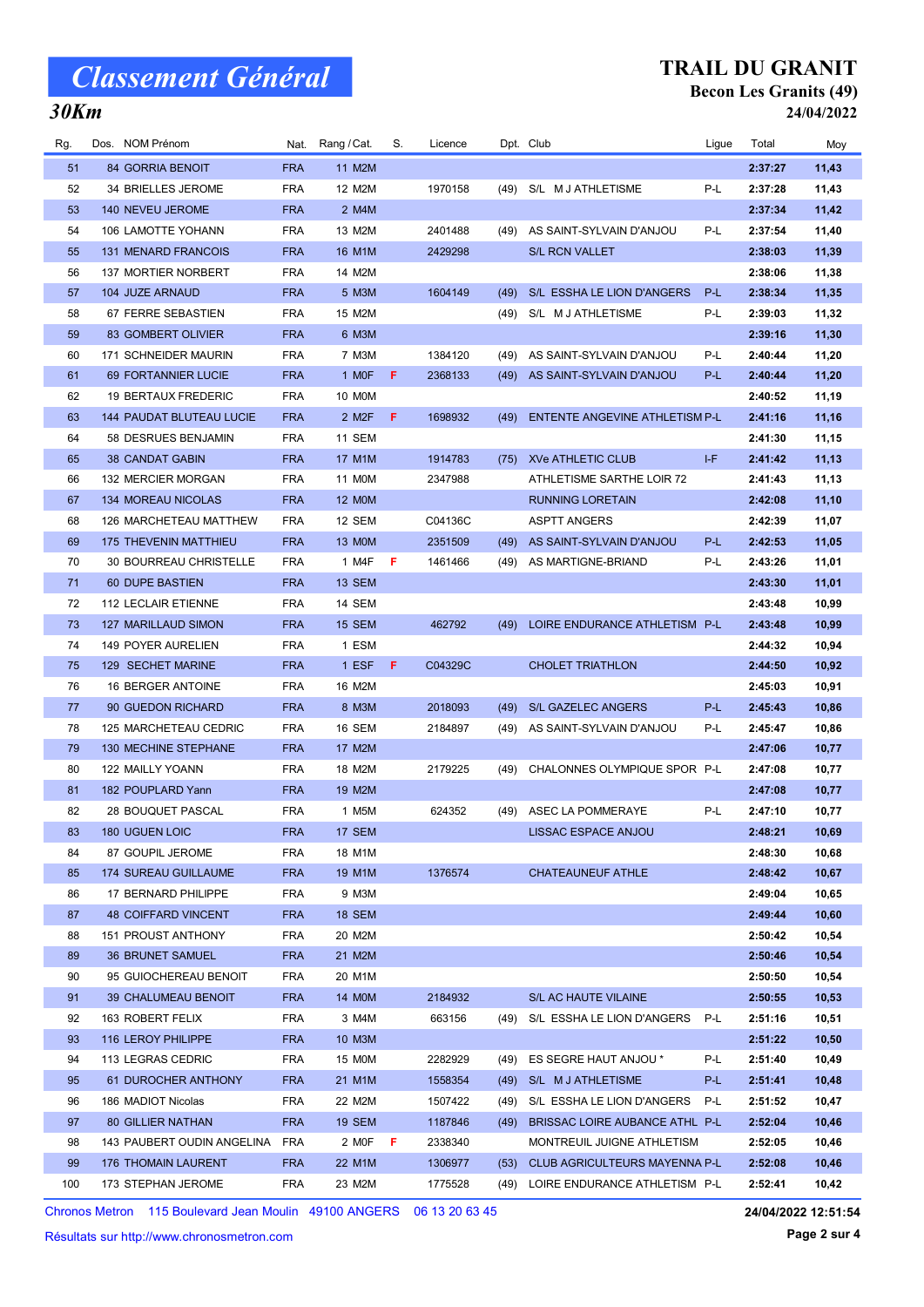## 30Km

#### TRAIL DU GRANIT Becon Les Granits (49) 24/04/2022

| Rg. | Dos. NOM Prénom              | Nat.       | Rang / Cat.                         | S.  | Licence |      | Dpt. Club                         | Ligue | Total   | Moy   |
|-----|------------------------------|------------|-------------------------------------|-----|---------|------|-----------------------------------|-------|---------|-------|
| 101 | 110 LEBRETON EDDIE           | <b>FRA</b> | 24 M2M                              |     | 1650569 | (49) | ES SEGRE HAUT ANJOU *             | P-L   | 2:52:48 | 10,42 |
| 102 | 166 ROUSSE MICKAEL           | <b>FRA</b> | 23 M1M                              |     |         |      |                                   |       | 2:53:45 | 10,36 |
| 103 | 53 COTTIN PASCAL             | <b>FRA</b> | 25 M2M                              |     |         |      | <b>ECUILLE TEAM</b>               |       | 2:54:11 | 10,33 |
| 104 | 59 DUBIER SEBASTIEN          | <b>FRA</b> | 11 M3M                              |     |         |      |                                   |       | 2:54:40 | 10,30 |
| 105 | <b>159 RIGAULT SEBASTIEN</b> | <b>FRA</b> | 24 M1M                              |     | 2354181 | (49) | CHALONNES OLYMPIQUE SPOR P-L      |       | 2:54:44 | 10,30 |
| 106 | 160 RINCK NICOLAS            | <b>FRA</b> | 25 M1M                              |     | B58346C |      | <b>ASPTT TRIATHLON</b>            |       | 2:55:01 | 10,28 |
| 107 | <b>14 BELOUIN TEDDY</b>      | <b>FRA</b> | 26 M1M                              |     |         |      | <b>RUNNING LORETAIN</b>           |       | 2:55:18 | 10,27 |
| 108 | 135 MORON BRUNO              | <b>FRA</b> | 26 M2M                              |     | 2175333 | (49) | CHALONNES OLYMPIQUE SPOR P-L      |       | 2:56:05 | 10,22 |
| 109 | 74 GAZEL OLIVIER             | <b>FRA</b> | 12 M3M                              |     |         |      |                                   |       | 2:56:50 | 10,18 |
| 110 | 72 GALAND FREDERIC           | <b>FRA</b> | 27 M1M                              |     |         |      |                                   |       | 2:57:03 | 10,17 |
| 111 | 66 FERNANDEZ PHILIPPE        | <b>FRA</b> | 4 M4M                               |     | 675892  | (49) | AS SAINT-SYLVAIN D'ANJOU          | P-L   | 2:57:47 | 10,12 |
| 112 | 153 RABALLAND ANDRE          | <b>FRA</b> | 1 M6M                               |     | 1534852 | (49) | S/L ESSHA LE LION D'ANGERS        | P-L   | 2:57:48 | 10,12 |
| 113 | 141 NGHI DAVID               | <b>FRA</b> | 27 M2M                              |     | 1958118 | (49) | ENTENTE ANGEVINE ATHLETISM P-L    |       | 2:58:04 | 10,11 |
| 114 | 155 RAMBAUD ANNE CECILE      | <b>FRA</b> | 1 M1F                               | F   |         |      | ETA CAP AVENTURE ANGERS           |       | 2:58:12 | 10,10 |
| 115 | 94 GUILON VINCENT            | <b>FRA</b> | 28 M2M                              |     | 2072885 | (49) | CHALONNES OLYMPIQUE SPOR P-L      |       | 2:58:12 | 10,10 |
| 116 | 187 CHATREAUX Mickael        | <b>FRA</b> | 16 M0M                              |     |         |      |                                   |       | 2:58:15 | 10,10 |
| 117 | 188 SOURISSEAU Sebastien     | <b>FRA</b> | 13 M3M                              |     |         |      | <b>GOOD BIKE</b>                  |       | 2:58:15 | 10,10 |
| 118 | 64 FABIEN DALLAUD            | <b>FRA</b> | 29 M2M                              |     |         |      |                                   |       | 2:59:22 | 10,04 |
| 119 | 56 DELAUNAY GILDAS           | <b>FRA</b> | 17 M0M                              |     |         |      |                                   |       | 3:00:32 | 9,97  |
| 120 | 11 BELLANGER ETIENNE         | <b>FRA</b> | 20 SEM                              |     |         |      |                                   |       | 3:00:51 | 9,95  |
| 121 | 183 BLUIN Alain              | <b>FRA</b> | 5 M4M                               |     | 1761007 | (49) | AS SAINT-SYLVAIN D'ANJOU (LOI P-L |       | 3:00:52 | 9,95  |
| 122 | <b>139 MOULINOT GWENAEL</b>  | <b>FRA</b> | 30 M2M                              |     |         |      |                                   |       | 3:01:07 | 9,94  |
| 123 | <b>70 FROUIN DAVID</b>       | <b>FRA</b> | 31 M2M                              |     | 1971221 | (49) | AS MARTIGNE-BRIAND                | P-L   | 3:01:25 | 9,92  |
| 124 | 12 BELLANGER LUDOVIC         | <b>FRA</b> | 18 M0M                              |     |         |      | RUNNING LORETAIN                  |       | 3:01:28 | 9,92  |
| 125 | 44 CHESNEAU THIBAUT          | <b>FRA</b> | <b>19 MOM</b>                       |     |         |      |                                   |       | 3:02:12 | 9,88  |
| 126 | 145 PERRAULT BRUNO           | <b>FRA</b> | 2 M5M                               |     | 281491  | (49) | ES SEGRE HAUT ANJOU *             | P-L   | 3:02:19 | 9,87  |
| 127 | <b>165 ROBINET LAETITIA</b>  | <b>FRA</b> | 1 SEF                               | -F  | 1967008 | (49) | ENTENTE ANGEVINE ATHLETISM P-L    |       | 3:02:32 | 9,86  |
| 128 | 93 GUILLOTEAU LAURENT        | <b>FRA</b> | 32 M2M                              |     | 1627890 | (49) | S/L M J ATHLETISME                | P-L   | 3:02:48 | 9,85  |
| 129 | <b>78 GESLIN MICKAEL</b>     | <b>FRA</b> | 14 M3M                              |     |         |      |                                   |       | 3:02:53 | 9,84  |
| 130 | 92 GUERIN ARNAUD             | <b>FRA</b> | 28 M1M                              |     |         |      |                                   |       | 3:03:09 | 9,83  |
| 131 | <b>156 REVAULT FREDERIC</b>  | <b>FRA</b> | 33 M2M                              |     |         |      |                                   |       | 3:03:10 | 9,83  |
| 132 | 73 GALICIA ALFREDO           | <b>FRA</b> | 6 M4M                               |     | 102620  |      | CA DU PAYS SAUMUROIS *            |       | 3:03:53 | 9,79  |
| 133 | 45 CHESNEAU THOMAS           | <b>FRA</b> | 20 MOM                              |     |         |      |                                   |       | 3:04:23 | 9,76  |
| 134 | 4 APPARAILLY GAEL            | <b>FRA</b> | 34 M2M                              |     | 1699523 | (49) | ES SEGRE HAUT ANJOU *             | P-L   | 3:06:23 | 9,66  |
| 135 | 7 MOUSSET AUDREY             | <b>FRA</b> | 2 SEF                               | -F  |         |      | <b>ASPTT ANGERS</b>               |       | 3:07:13 | 9,61  |
| 136 | 118 LETORT YANNICK           | <b>FRA</b> | 15 M3M                              |     | 2071124 | (49) | S/L M J ATHLETISME                | P-L   | 3:07:35 | 9,60  |
| 137 | 133 MONSIMIER BERTRAND       | <b>FRA</b> | 29 M1M                              |     |         |      |                                   |       | 3:09:03 | 9,52  |
| 138 | 88 GRASSET CYRIL             | <b>FRA</b> | 30 M1M                              |     |         | (49) | LOIRE ENDURANCE ATHLETISM P-L     |       | 3:10:00 | 9,47  |
| 139 | 100 JOUAN STEPHANE           | <b>FRA</b> | 35 M2M                              |     | 1861908 | (49) | CHALONNES OLYMPIQUE SPOR P-L      |       | 3:10:12 | 9,46  |
| 140 | 57 DELEPINE FRANCK           | <b>FRA</b> | 16 M3M                              |     |         |      | <b>RUNINANGERS</b>                |       | 3:10:26 | 9,45  |
| 141 | 77 GERARD CELINE             | <b>FRA</b> | 2 M1F                               | - F |         |      |                                   |       | 3:10:46 | 9,44  |
| 142 | <b>142 PASDOIT NICOLAS</b>   | <b>FRA</b> | 31 M1M                              |     |         |      | <b>RUNNING LORETAIN</b>           |       | 3:11:44 | 9,39  |
| 143 | 192 VOLEAU Celine            | <b>FRA</b> | $3$ M <sub>1</sub> F $\overline{F}$ |     | 1902707 | (44) | ATHLETIC CLUB DU PAYS D ANC P-L   |       | 3:11:45 | 9,39  |
| 144 | 179 TURCZELL THIBAUT         | <b>FRA</b> | 2 ESM                               |     |         |      |                                   |       | 3:13:15 | 9,31  |
| 145 | 13 BELLEC GWENN              | <b>FRA</b> | 32 M1M                              |     |         |      |                                   |       | 3:13:20 | 9,31  |
| 146 | 20 BERTHELEMIE ALEXIS        | <b>FRA</b> | 21 SEM                              |     |         |      |                                   |       | 3:13:29 | 9,30  |
| 147 | 157 RICHARD NADEGE           | <b>FRA</b> | $4$ M <sub>1</sub> F $\overline{F}$ |     |         |      |                                   |       | 3:13:39 | 9,30  |
| 148 | 172 SIZAIRE BERTRAND         | <b>FRA</b> | 3 M5M                               |     |         |      |                                   |       | 3:13:51 | 9,29  |
| 149 | 97 HERMANN JULIEN            | <b>FRA</b> | 33 M1M                              |     |         |      |                                   |       | 3:14:09 | 9,27  |
| 150 | 55 CROISSANT DAVID           | <b>FRA</b> | 17 M3M                              |     | 1653842 | (49) | ENTENTE ANGEVINE ATHLETISM P-L    |       | 3:14:09 | 9,27  |

Chronos Metron 115 Boulevard Jean Moulin 49100 ANGERS 06 13 20 63 45